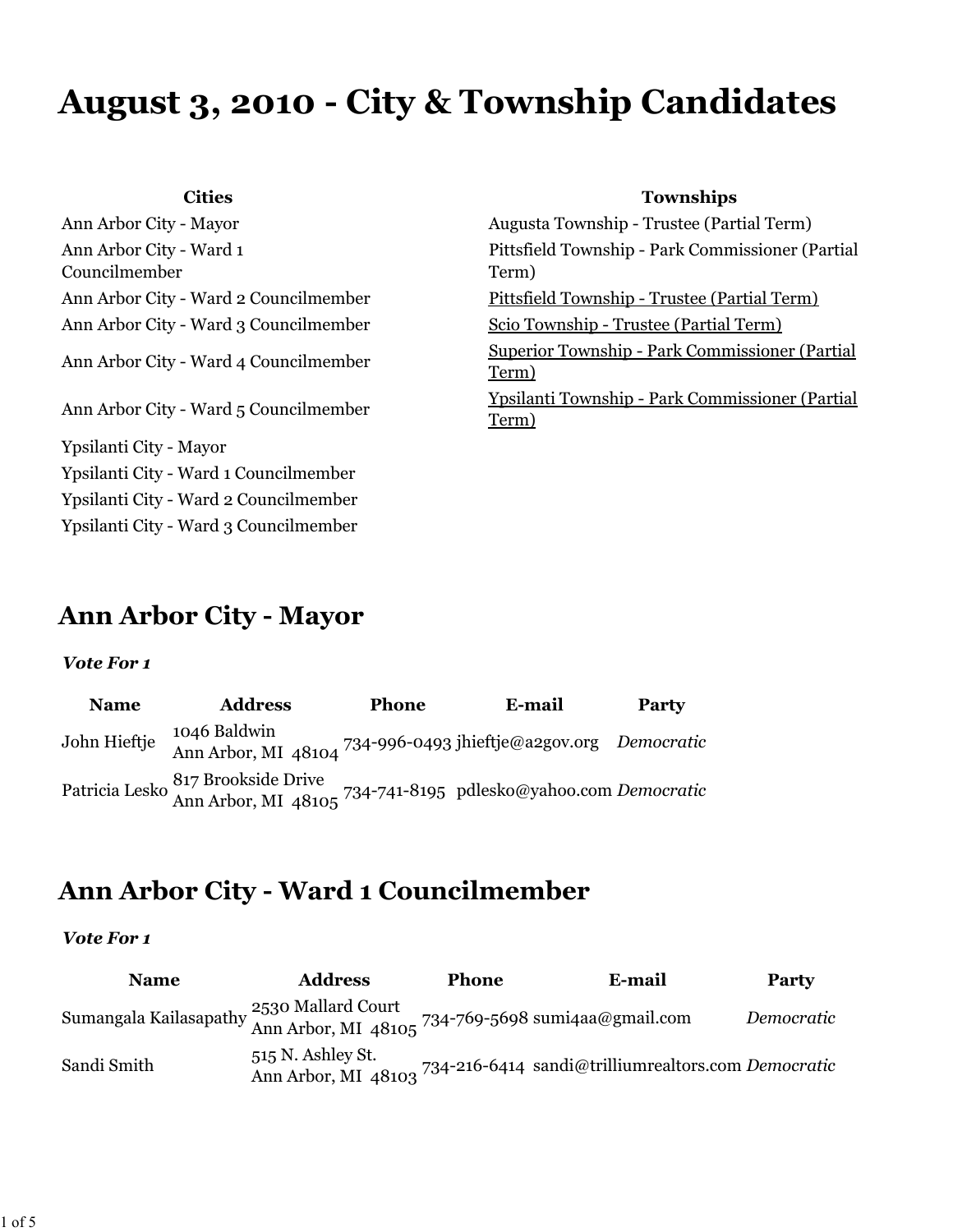# **Ann Arbor City - Ward 2 Councilmember**

### *NO PRIMARY ELECTION PER CITY CHARTER - CANDIDATE WILL APPEAR ON NOVEMBER BALLOT*

| <b>Name</b> | <b>Address</b>                                                                                                | Phone | E-mail | Party |
|-------------|---------------------------------------------------------------------------------------------------------------|-------|--------|-------|
|             | Tony Derezinski 1345 Glendaloch Circle<br>Ann Arbor, MI 48104 734-995-2686 tderezinski@comcast.net Democratic |       |        |       |

### **Ann Arbor City - Ward 3 Councilmember**

### *NO PRIMARY ELECTION PER CITY CHARTER - CANDIDATE WILL APPEAR ON NOVEMBER BALLOT*

**Name Address Phone E-mail Party** Christopher Taylor 1505 Brooklyn Ave. Ann Arbor, MI 48104 734-213-6223 votetaylora2@gmail.com *Democratic*

### **Ann Arbor City - Ward 4 Councilmember**

### *Vote For 1*

**Name Address Phone E-mail Party** John Eaton 1606 Dicken Dr. Ann Arbor, MI 48103 734-662-6083 eaton4council@gmail.com *Democratic* Margie Teall 1208 Brooklyn Ave. Ann Arbor, MI 48104 734-213-5811 margieteall@hotmail.com *Democratic*

### **Ann Arbor City - Ward 5 Councilmember**

| <b>Name</b> | <b>Address</b>                                                         | <b>Phone</b> | E-mail                                                                                                   | <b>Party</b> |
|-------------|------------------------------------------------------------------------|--------------|----------------------------------------------------------------------------------------------------------|--------------|
| Lou Glorie  | 827 Brooks St.<br>Ann Arbor, MI 48103 734-995-4292 lulugee@comcast.net |              |                                                                                                          | Democratic   |
|             |                                                                        |              | Carsten Hohnke 1714 Abbott Ave.<br>Ann Arbor, MI 48103 734-369-4464 carsten@carstenhohnke.com Democratic |              |
| John Floyd  | 519 Sunset Rd.<br>Ann Arbor, MI 48103 734-355-4764 john_floyd@mac.com  |              |                                                                                                          | Republican   |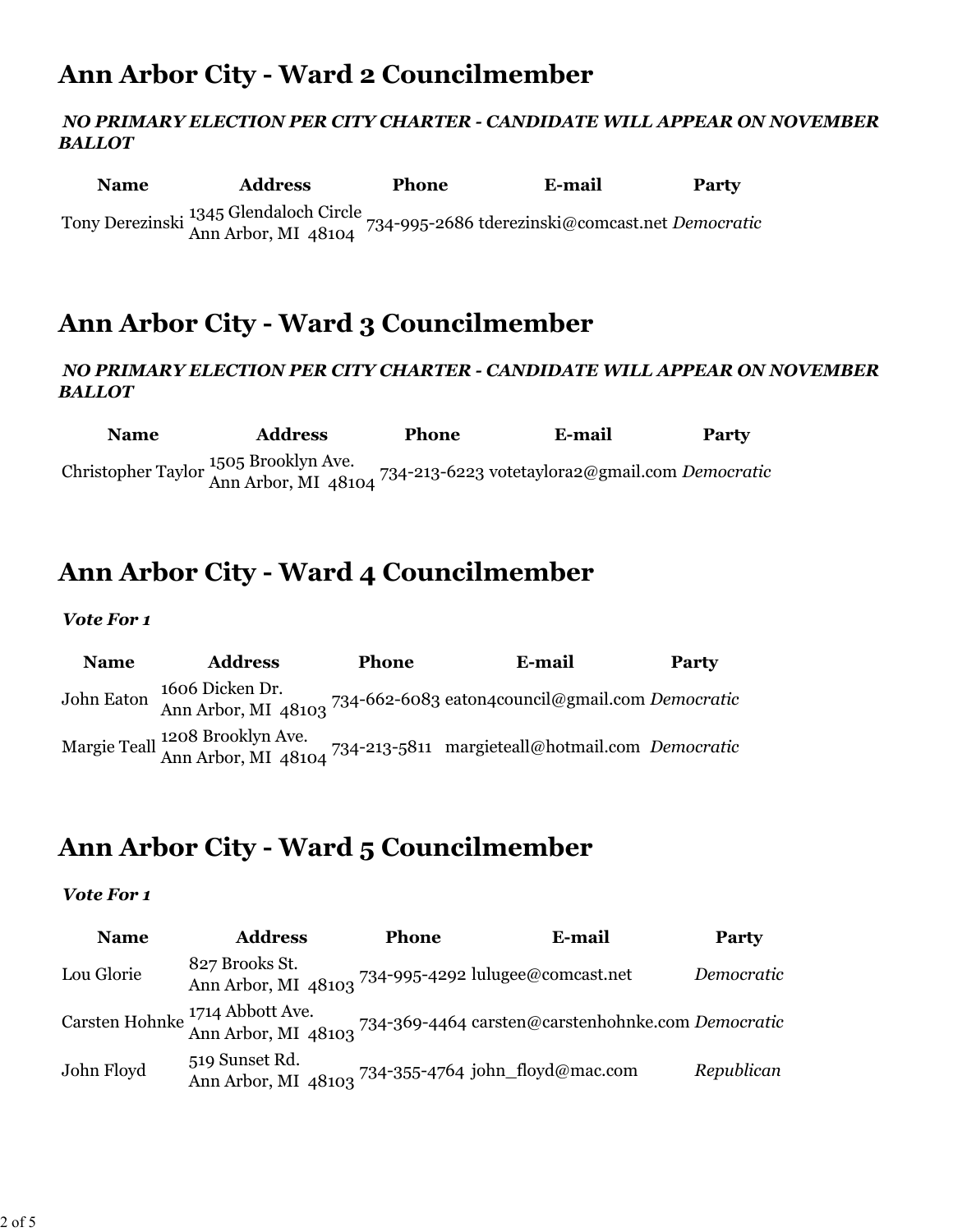# **Ypsilanti City - Mayor**

### *Vote For 1*

| <b>Name</b>    | <b>Address</b>                          | <b>Phone</b> | E-mail                                                                                                             | Party      |
|----------------|-----------------------------------------|--------------|--------------------------------------------------------------------------------------------------------------------|------------|
|                |                                         |              | Peter J. Murdock 504 North River Street<br>Ypsilanti, MI 48198 734-485-7799 murdock.sweeney@comcast.net Democratic |            |
| Paul Schreiber | 922 Pleasant Dr.<br>Ypsilanti, MI 48197 |              | 734-277-5446 paulschreiber@comcast.net                                                                             | Democratic |

# **Ypsilanti City - Ward 1 Councilmember**

### *Vote For 1*

| <b>Name</b>                                                               | <b>Address</b>                                                           | <b>Phone</b> | E-mail                                                              | <b>Party</b> |
|---------------------------------------------------------------------------|--------------------------------------------------------------------------|--------------|---------------------------------------------------------------------|--------------|
| <b>Tyrone Bridges</b>                                                     | 984 Jefferson                                                            |              | Ypsilanti, MI 48197 734-444-4841 tyronebridges@yahoo.com Democratic |              |
| Juanita Hudson House 1064 Monroe<br>Ypsilanti, MI 48197 734-217-9905 None |                                                                          |              |                                                                     | Democratic   |
| Ricky L. Jefferson                                                        | 211 W. Ainsworth<br>Ypsilanti, MI 48197 734-276-4832 rlj1998@comcast.net |              |                                                                     | Democratic   |

# **Ypsilanti City - Ward 2 Councilmember**

### *Vote For 1*

| <b>Name</b> | <b>Address</b> | <b>Phone</b> | E-mail                                                                                              | <b>Party</b> |
|-------------|----------------|--------------|-----------------------------------------------------------------------------------------------------|--------------|
|             |                |              | Claudia Pettit 945 Sheridan St.<br>Ypsilanti, MI 48197 734-480-2714 pettitcl@comcast.net Democratic |              |
| Daniel Vogt |                |              | 1518 Gregory<br>Ypsilanti, MI 48197 <sup>734-48</sup> 3-3158 danielvogt@comcast.net Democratic      |              |

# **Ypsilanti City - Ward 3 Councilmember**

| <b>Name</b> | <b>Address</b>                                                            | <b>Phone</b> | E-mail                                        | Party      |
|-------------|---------------------------------------------------------------------------|--------------|-----------------------------------------------|------------|
| Brian Robb  | 408 East Cross Street<br>Ypsilanti, MI 48198 734-485-9122 brobb@yahoo.com |              |                                               | Democratic |
|             | Ted Windish P.O. Box 972291<br>Ypsilanti, MI 48198                        |              | 734-484-3802 tedypsimich@yahoo.com Democratic |            |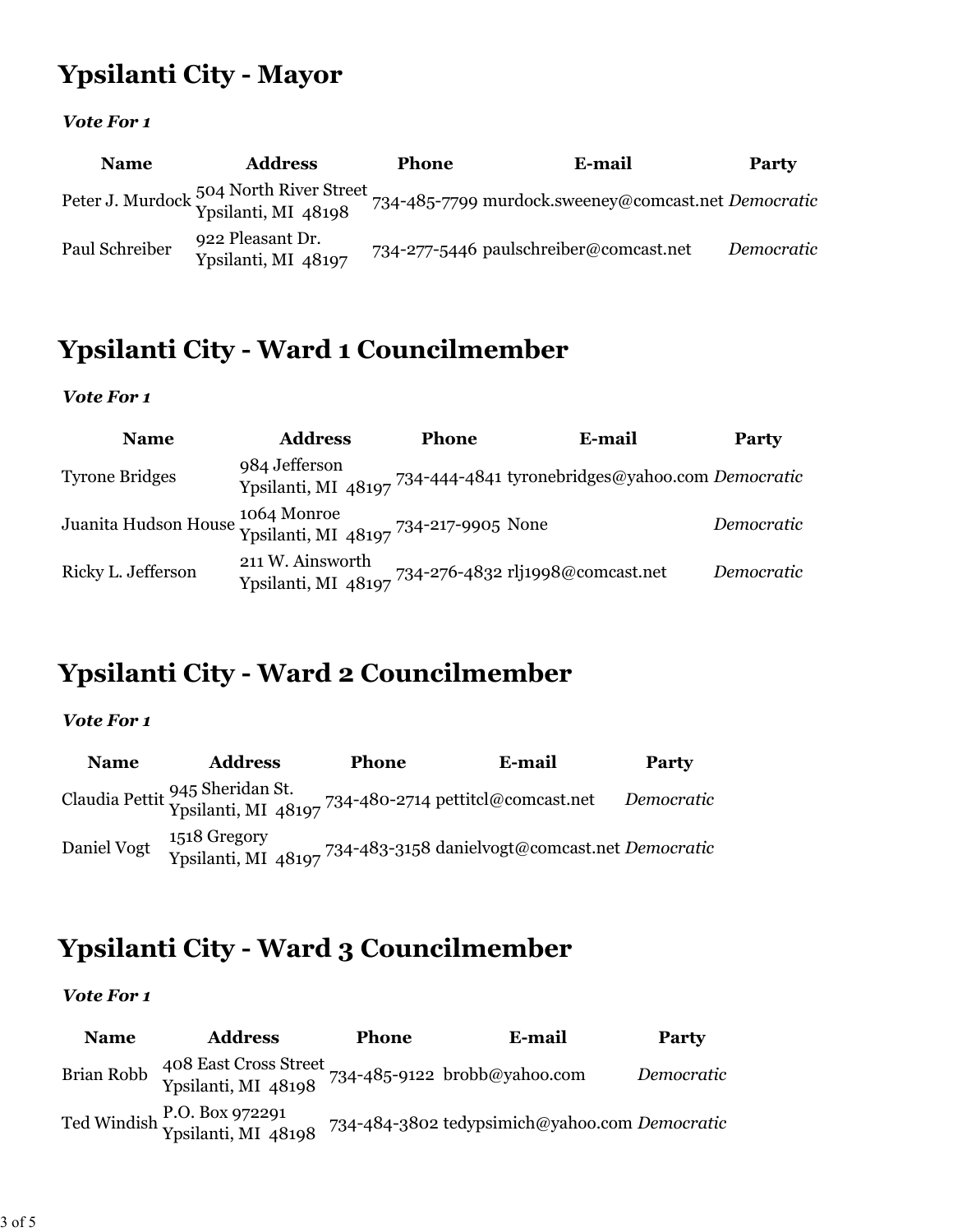# **Augusta Township - Trustee (Partial Term)**

### *Vote For 1*

| <b>Name</b>         | <b>Address</b>                          | Phone             | E-mail                                         | <b>Party</b> |
|---------------------|-----------------------------------------|-------------------|------------------------------------------------|--------------|
| Susan Burek         | 10144 Tanksley Ct.<br>Willis, MI 48191  |                   | 734-461-6296 sburek@provide.net                | Democratic   |
| Kathleen M. Jackson | P.O. Box 212<br>Whittaker, MI 48190     |                   | 734-368-7377 ryork326@aol.com                  | Democratic   |
| Judy Thornton       | 13840 Moss Creek Rd.<br>Milan, MI 48160 | 734-439-8848 None |                                                | Democratic   |
| <b>Brian Shelby</b> | 10121 Bunton<br>Willis, MI 48191        |                   | 734-461-6140 bshelby10121@yahoo.com Republican |              |

# **Pittsfield Township - Park Commissioner (Partial Term)**

#### *Vote For 1*

| <b>Name</b> | <b>Address</b>                                                    | <b>Phone</b> | E-mail                                        | Party      |
|-------------|-------------------------------------------------------------------|--------------|-----------------------------------------------|------------|
|             | Stanley L. Young 4560 Pearl Court<br>Ypsilanti, MI 48197          |              | 734-973-2607 taharqa@earthlink.net Democratic |            |
| Karen Zera  | 5635 Thomas Rd.<br>Ann Arbor, MI 48108 734-973-0280 zera4@aol.com |              |                                               | Democratic |

# **Pittsfield Township - Trustee (Partial Term)**

#### *Vote For 1*

**Name Address Phone E-mail Party** Andrea Brown-Harrison Ypsilanti, MI 48197 734-528-0704 aharrison3@comcast.net *Democratic* Andrea Urda-Thompson 7760 Crane Rd. Ypsilanti, MI 48197 734-434-7654 aandjthompson@aol.com *Democratic*

### **Scio Township - Trustee (Partial Term)**

| <b>Name</b> | <b>Address</b>               | <b>Phone</b> | E-mail                                            | <b>Party</b> |
|-------------|------------------------------|--------------|---------------------------------------------------|--------------|
|             | David S. Read 769 Merlin Way |              | 734-761-6637 davidread@bitsoflight.com Democratic |              |